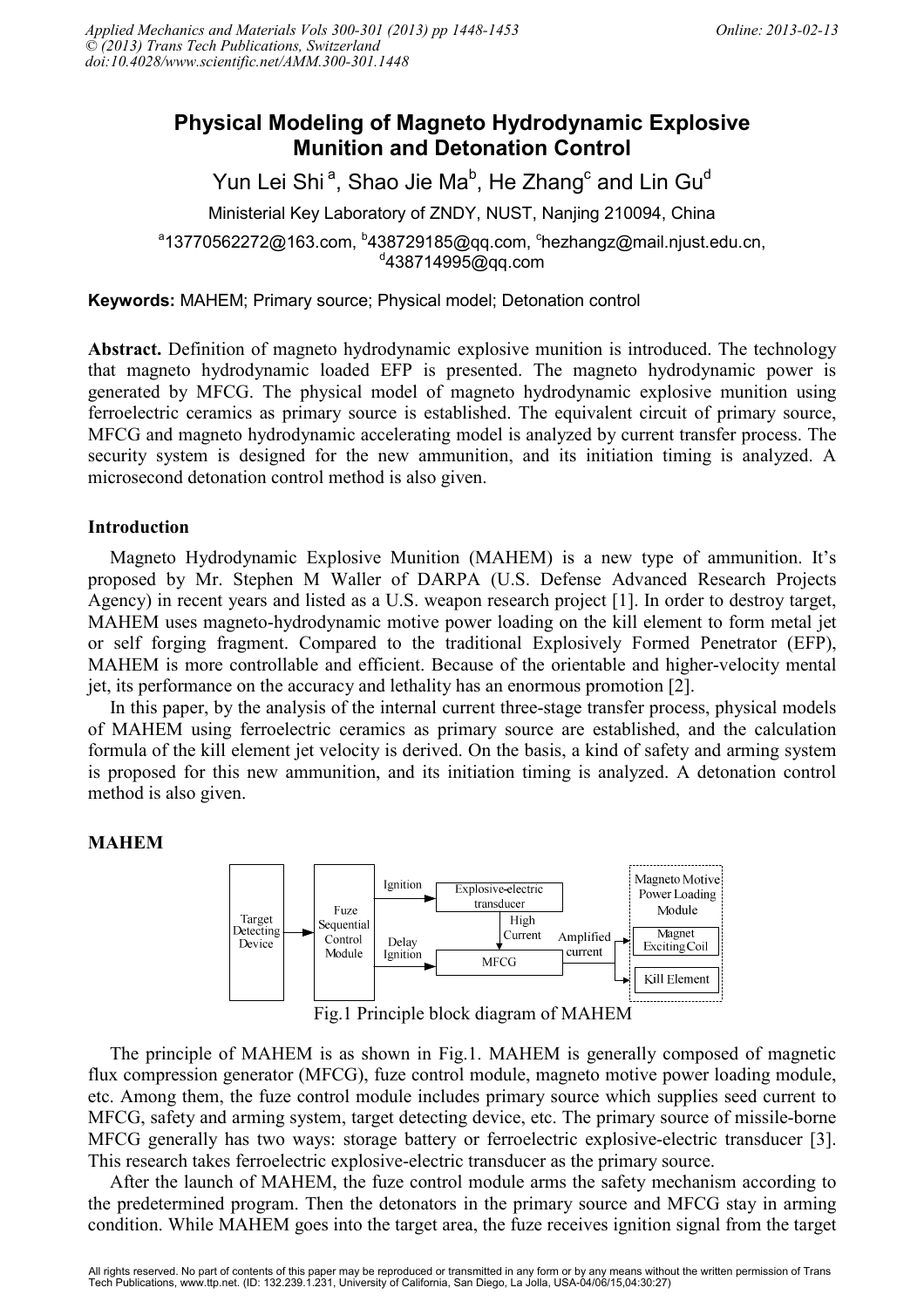detecting device. The detonator in the primary source initiates first to provide seed electric current for MFCG. After the precision delay by the fuze high-precision sequential control module, the detonator in MFCG initiates. This precision delay can make sure the initiation time of the detonator in MFCG is synchronous with the maximum of the seed current supplied by the primary source.

The amplified current by MFCG then goes into the magneto motive power loading module. The magneto motive power loading module makes use of the magnet exciting coil to generate high-intensity internal magnetic field distributing in a certain range. The pulsed magnetic power will overwhelm and accelerate the kill element to form fragments or jet to damage the target.

#### **Physical Model**

According to the current transfer, MAHEM can be divided into three stages: Primary Source (Seed Current), MFCG and Magneto Motive Power Loading Module. The relationship between any two of the three modules is pre-stage and later-stage or power supply and load. However, these three modules also work relatively independently. Therefore, this paper respectively builds physical model of the three stages to make an analysis of the equivalent circuit and magnetic field.

**Ferroelectric Explosive-electric Transducer Model.** The ferroelectric ceramics (usually PZT95/5) subjected to vertical load of the explosive shock wave can release hundreds to thousands amperes of current on the microsecond inductive load. It has relatively simple structure, light weight and large energy density. Its anti-interference ability is also strong. It meets the requirements of MAHEM to the primary source very well [3].

The vertical shock load on the ferroelectric ceramics refers to shock wave loading direction perpendicular to the ferroelectric polarization direction *Pr*. Yuan-ji He, Jin-mei Du et al in China have studied the discharge characteristic of ferroelectric while its load is short out and capacitive [4, 5]. In this paper, the discharge load is MFCG and its characteristic of electrical parameter is inductive and resistive.



Fig.2 The schematic diagram of the ferroelectric explosive-electric transducer and its equivalent circuit

The ferroelectric explosive-electric transducer is as shown in Fig.2 (a), its equivalent circuit diagram is as shown in Fig.2 (b). Firstly, the ferroelectric ceramics is equivalent to a constant-value current source, a constant-value capacitance and a constant-value conductance being in parallel. During the shock wave propagation process, due to the ferroelectric ceramics' area changes between the wave front interface and the wave back interface, the values of the equivalent capacitance and conductance will also change [4,7]. So in the equivalent circuit model, the ferroelectric ceramics is equivalent to a time-dependent current source  $I(t)$ , a time-dependent capacitance  $C(t)$  and a time-dependent conductance  $G(t)$  being in parallel. In consideration of dielectric relaxation effect, the *I*(*t*) function derivation formula is as follow, *tsc* is the relaxation time.

$$
I_0(t) = \begin{cases} P_r A \left[ 1 - \exp(-t/t_x) \right] / t_0 & t \le t_0 \\ P_r A \exp\left(-(t-t_0)/t_x \right) \left[ 1 - \exp(-t/t_x) \right] / t_0 & t > t_0 \end{cases} \tag{1}
$$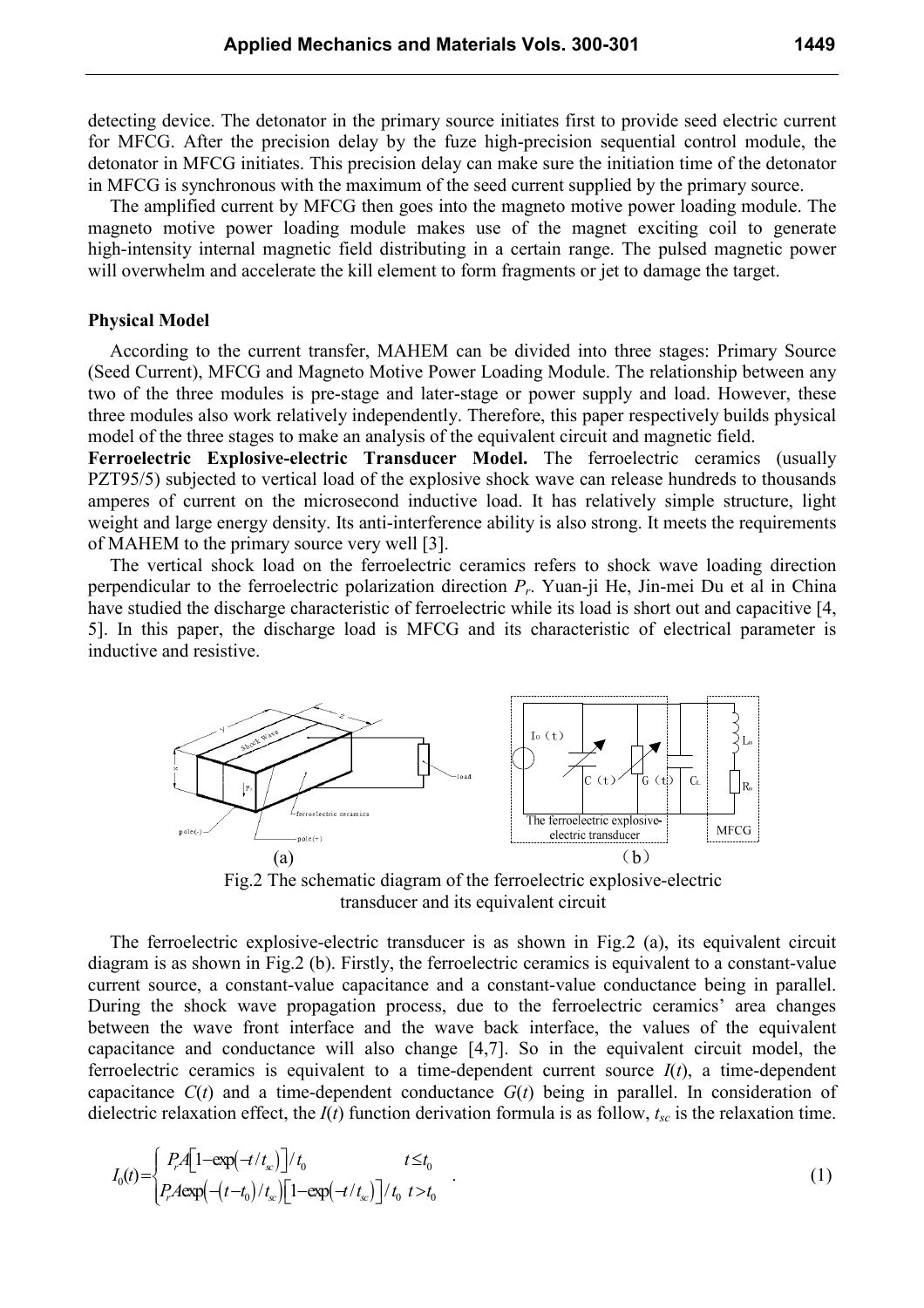Where *A* is the load area, and  $A = yz$ . The detailed derivation about the calculation of  $C(t)$  and  $G(t)$  is in 4,7 references. The differential equation of the equivalent circuit which primary source discharges on the load MFCG is as follow.

$$
\frac{d^2I_1(t)}{dt^2} + \frac{1}{C}\left(G(t) + \frac{dC}{dt}\right)\frac{dI_1(t)}{dt} + \frac{I_1(t)}{L_m(0)C} = \frac{I_0}{L_m(0)C} \quad .
$$
\n(2)

Where  $I_1(t)$  is the discharge current,  $C=C(t)+C_L$ ,  $C_L$  is the matched capacitance,  $L_m(0)$  is the inductance of MFCG before it works. The circuit's random inductance and resistance are ignored. **Physical Model of MFCG.** MFCG is a high-power explosive-driving pulse energy, which can

convert the explosive energy into the electrical energy. It can generate high voltage, strong current and high energy [6]. There are several design types of MFCG, such as Coaxial MFCG, Spiral MFCG, Plate MFCG, Loop MFCG, Disk MFCG, Shock Wave MFCG, etc. Among them, the Spiral MFCG is appropriate for missile-borne, and its research is more mature. So MAHEM generally selects the Spiral MFCG [6, 7].

The action process of MFCG is as shown in Fig.3 (a). Firstly the primary source provides seed current for MFCG to produce axial magnetic field between metal sleeve and spiral coil. After a precise delay, the explosive in MFCG detonates. Then the metal sleeve starts to expand and contacts with the spiral coil under the influence of detonation wave. So shorted coils in the spiral coil increase, and the magnetic field is compressed to generate induction current. As a result, the current is amplified.



The equivalent circuit is as shown in Fig.3 (b). As the switch  $SW<sub>1</sub>$  is being closed, primary source starts to provide seed current for MFCG. While the current reaches its maximum, closing the switch *SW*<sub>2</sub> to ignite the detonator, then MFCG starts to compress.  $L_m(t)$ ,  $R_m(t)$  are the equivalent inductance and equivalent resistance of MFCG at time  $t$ .  $L_r$ ,  $R_r$  are the inductance and resistance of the loop circuit cable. After closing the switch  $SW_2$ , according to the KCL, the differential equations of the equivalent circuit are as follows.

$$
d\left\{\ln[(L_m(t)+L_r)I_2(t)]\right\} = -\frac{(R_m(t)+R_r)}{(L_m(t)+L_r)}dt
$$
\n(3)

$$
I_2(0) = I_{1\text{max}} \quad . \tag{4}
$$

By integrating, the calculation formula of the current  $I_2(t)$  which MFCG provides for magneto motive power loading module is as follow.

$$
I_2(t) = \frac{L_m(0) + L_r}{L_m(t) + L_r} \exp\left[-\int_0^t \left(\frac{(R_m(t) + R_r)}{(L_m(t) + L_r)}\right) dt\right] I_{1\text{max}}\tag{5}
$$

Where  $I_{1max}$  is the peak current of the ferroelectric ceramics discharging,  $L_m(0)$  is the initial inductance of MFCG.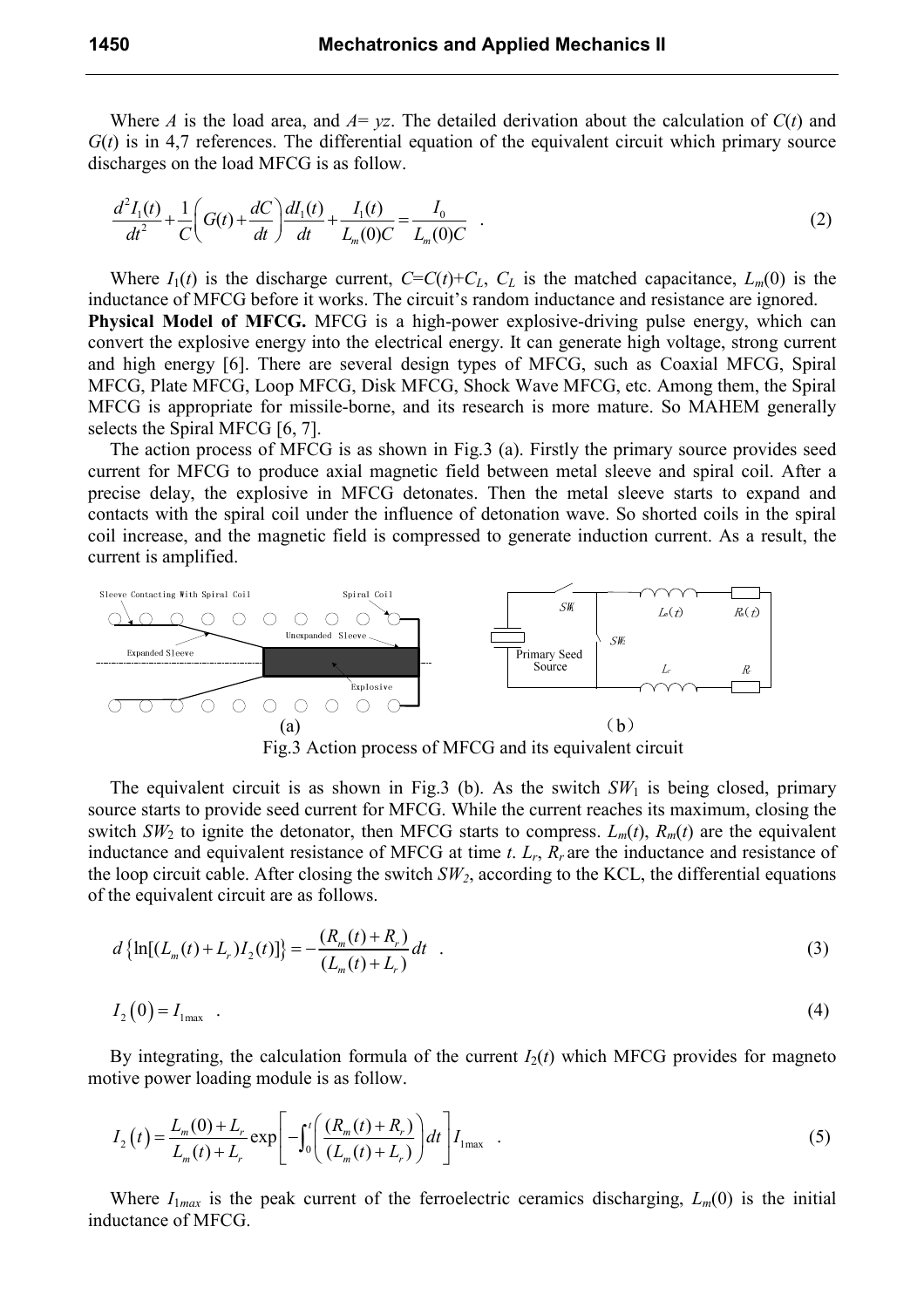**Physical Model of Magneto Motive Power Loading Module.** Magneto motive power loading module includes the processes of kill element's formation and acceleration. These two processes exist at the same time. This paper mainly takes the theoretical derivation of the kill element's velocity in the acceleration process.

In the process of magneto-hydrodynamic motive power accelerating kill element, the change of electromagnetism is very complex, and there are lots of influencing factors. In order to study easily, the simplification is as follow.

The skin effect in the magneto motive power driving coil is ignored, and the current in the coil wires is regarded as rectangular distribution. Due to the deformation of motive power driving coil under the influence of some stress, the internal magnetic field will change, and this influence is ignored. The inductive method is adopted to calculate the accelerating force on the kill element. The force is equal to the rate of change of the stored energy in the motion course, or the energy gradient in the direction of motion. The magnetic energy *W* stored in current-carrying conductor (kill element) is related to the inductance  $L(x)$  of the system. The inductance  $L(x)$  is the flux of per unit current coupling in the circuit. In the ideal condition, the total stored energy of the kill element induction coil is as follow.

$$
W = \frac{1}{2}L(x)I_2^2(t) \t\t(6)
$$

According to the virtual work principle, the electromagnetic force *Fp* applying on the kill element is the range of change of the energy *W* in the infinitesimal displacement course. To the magneto motive power loading module, in the short time of the infinitesimal displacement of the kill element, the current is regarded as a constant value.

$$
F_p = \frac{dW}{dx} = \frac{1}{2}I_2^2(t)\frac{dL(x)}{dx}
$$
 (7)

In the acceleration course of kill element, the resistance mainly includes friction and air resistance. The frictional resistance *Fm* between kill element and the inner wall of magneto motive power loading module is as follow, *k<sup>f</sup>* is the friction factor.

$$
F_m = k_f mg \quad . \tag{8}
$$

The air resistance is the exponential function of the damage velocity.

$$
F_k = f_k \left(\frac{dx}{dt}\right)^\alpha \tag{9}
$$

Where  $f_k$  is the coefficient of air resistance,  $\alpha$  is the exponential of the air resistance.<br>  $\begin{array}{ccc}\nF_k \\
\hline\n\end{array}$ 



Fig.4 Force diagram in the acceleration course of kill element

According to Newton's Second Law of Motion, the kinematics differential equations of kill element are as follows.

$$
m\frac{d^2x}{dt^2} = \frac{1}{2}I_2^2(t)\frac{dL(x)}{dx} - k_f g - f_k(\frac{dx}{dt})^\alpha
$$
 (10)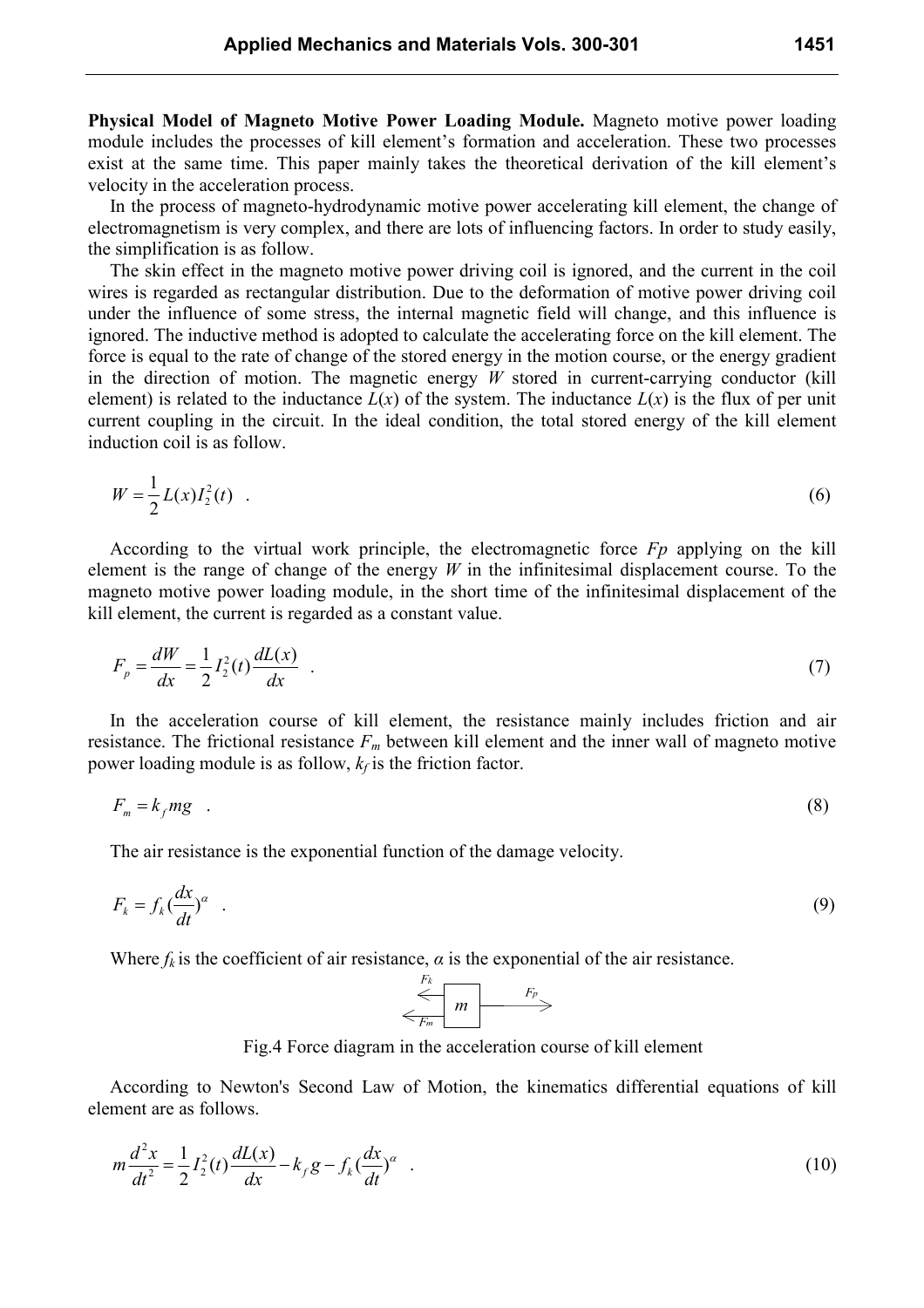$$
a(t) = \frac{1}{2m} I_2^2(t) \frac{dL(x)}{dx} - \frac{k_f g}{m} - \frac{f_k}{m} (\frac{dx}{dt})^{\alpha} .
$$
 (11)

$$
v(t) = \int_{0}^{t} a(t)dt + v_0
$$
 (12)

Where *m* is the quality of single kill element,  $a(t)$  is the acceleration at time *t*,  $v(t)$  is the velocity at time  $t$ ,  $v_0$  is the projectile velocity at the time of MAHEM detonating or the primary velocity of kill element.

#### **Detonating Control of MAHEM**

**Initiation Timing Analysis and Detonation Control.** The action process of MAHEM taking ferroelectric ceramics as the primary source is as follow. While MAHEM goes into the target predetermined orientation, the detonator of primary source detonates first, the booster detonates after that. Then the detonation wave goes through the plane wave generator. In the next moment, the wave is decompressed at the effect of attenuation layer to get a suitable force to change the ferroelectric phase, and the phase change can generate seed current for MFCG. After a time delay, the MFCG detonator detonates, the booster detonates, and then the explosive in the metal sleeve detonates to make the sleeve expand. In the expanding process, the sleeve contacts with the lever switch and open it, and then the MFCG starts to run [7]. In order to get the maximum Magneto-hydrodynamic motive power, there is an optimum detonating time sequence. When the current which the ferroelectric ceramics supply to MFCG reaches its maximum, the expanding sleeve is just having opened the lever switch. Therefore, there is a retardation time  $T_{\text{ys}}$  from the primary source detonator detonating to the MFCG detonator detonating.

$$
T_{ys} = T_1 - T_2 \tag{13}
$$

 $T_1$ : The time from the primary source detonator detonating to the current reaching its maximum

*T*2: The time from the MFCG detonator detonating to MFCG starting to run

It can take the microsecond detonator and high-precision time-delay circuit to achieve the microsecond-precision detonating control of MAHEM. The flow chart of detonating time sequence is as shown in Fig.5.



Fig.5 The flow chart of detonating time sequence

**Safety and Arming System.** There are detonators both in the primary source and MFCG. Therefore, the fuze of MAHEM has to supply safety and arming mechanism to two explosive trains. These two trains don't detonate synchronously but micro-time difference detonation output. A kind of micro-time Bidirectional safety and arming system is as shown in Fig.7. The system can ensure the normal safety and the timely arming of the two explosive trains.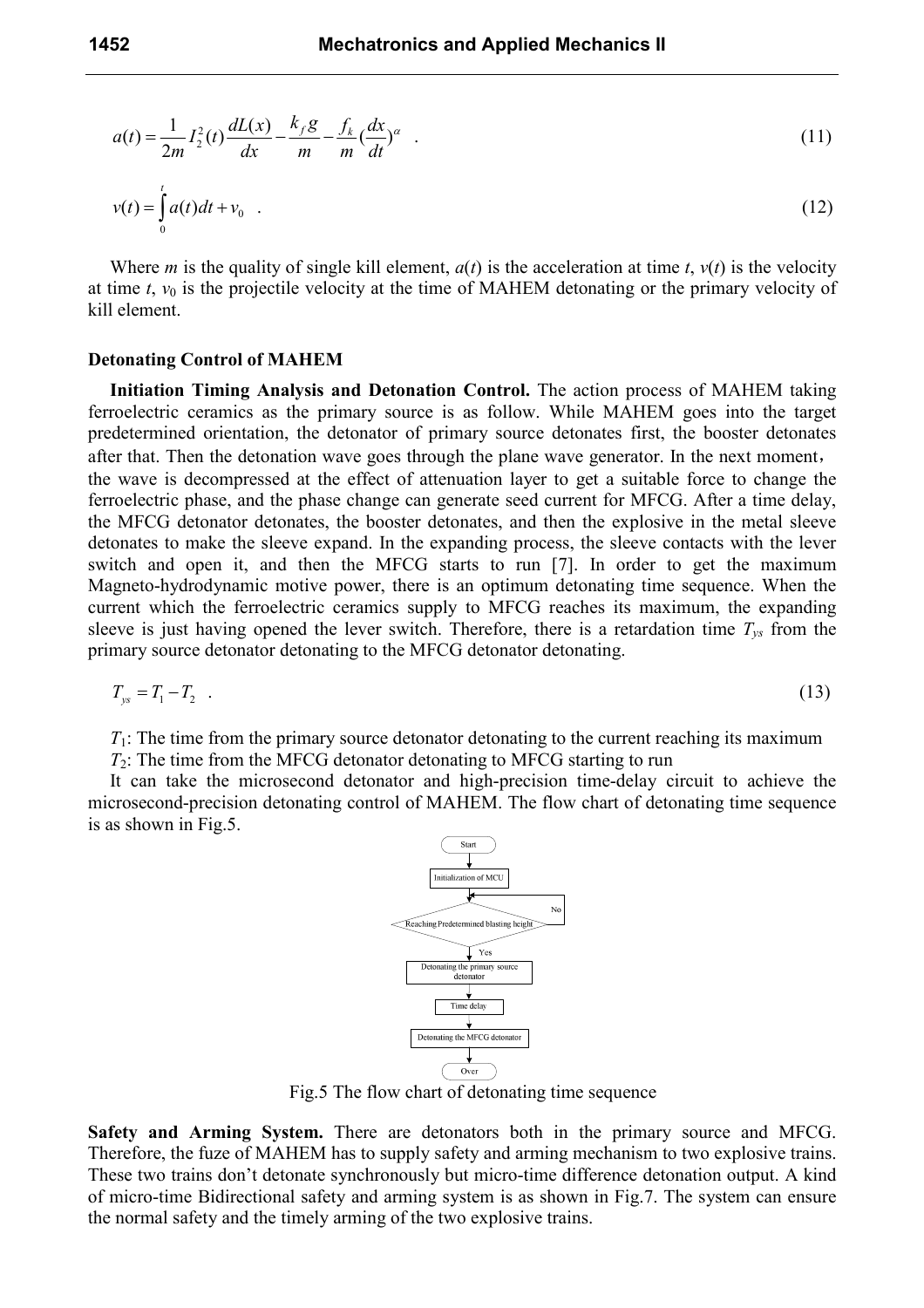



When the MAHEM projectile is being launched, the safety and arming system uses the recoil

force as the first environmental force to arm the first safety mechanism. After a period of precise delay, MPU will remotely arm the second safety mechanism by controlling the electrical actuator. Then the interrupter device acts to make the two explosive trains respectively be in line. After that, the detonators of the primary source and MFCG stay in armed state to wait for the detonating signals from MCU. The two explosive trains are armed at the same time, but they can detonate reliably and independently due the enough space interval.

#### **Summary**

Recently MAHEM is at the pre-feasibility study stage in the world. In this paper, ferroelectric ceramics is chosen as the primary source of MAHEM, relevant physical models are established to analyze the current's three-stage transfer process, a safety and arming system is proposed to ensure the normal safety and the timely arming of MAHEM and its action timing sequence is analyzed. This paper provides reference for the development of the theory and detonation control technology of MAHEM.

### **References**

- [1] Information on http://www.darpa.mil/Our Work/TTO/Programs/MAHEM
- [2] Ming Xia. Study on the magnetic field of high field magnet powered by flux compression generator. Chinese journal of high pressure physics, 2012, 26(4): 433-441(in Chinese)
- [3] Xing-gen Gong, Qi-zhi Sun. Available portable primary source of MFCG. Detonation and shock waves, 2002, (3): 93-98(in Chinese)
- [4] Yuan-ji He, Ya-zhou Zhang. Chuan-lu Li, Hong-Gang Wang. The numerical simulation of electric response of PZT95/5 ferroelectric ceramics subjected to shock loading. Chinese journal of high pressure physics, 2000, 14(3): 189-194(in Chinese)
- [5] Jin-mei Du, Yi Zhang, Fu-ping Zhang, Hong-liang He, Hai-Yan Wang. Large current out-put of PZT 95/5 ferroelectric ceramics under shock loading. ACTA PHYSICA SINICA, 2006, 55(5): 2584-2589(in Chinese)
- [6] L.L.Altgilbers, Mark D.J. Brown, Igor Grishnaev, Bucur M. Novac, Ivor R. Smith, Yuriy Tkach, Iaroslav Tkach. Magnetocumulative Generators (Shock Wave and High Pressure Phenomena). Cheng-wei Sun, Zhou Zhi-kui. Bei Jing: National Defense Industry Press, 2008: 33-34
- [7] Xiu-li Shi.Key technology research on magnetic flux compression generator. Ms D Thesis. Nanjing: Nanjing University of Science and Technology, 2011: 1-5(in Chinese)